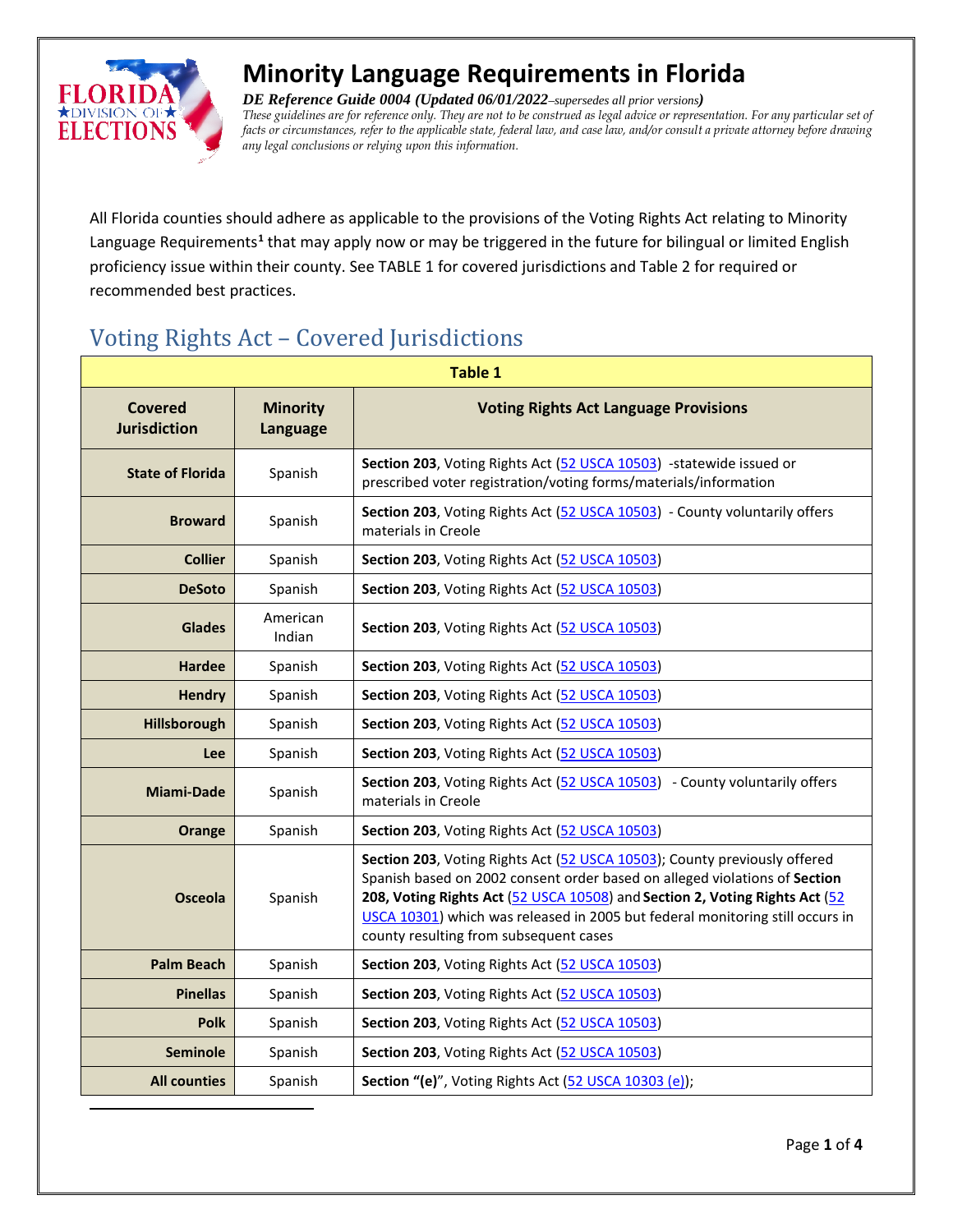|  | All counties; see www.flrules.org for Rule 1S-2.032, eff.04/23/2020<br>٠<br>regarding uniform ballots and language, and Rule 15-2.034, eff. 04/23/<br>2020 regarding polling place procedures for language assistance for<br>statewide application.<br>Prior history:<br><b>Volusia County</b> is a formally designated section (e) county by virtue of<br>2009 stipulation to provide expanded assistance and bilingual materials<br>including ballots based on Section (e) allegations by Puerto-Rican born<br>residents U.S. citizens in American-flag schools where Spanish was the<br>dominant language.<br>Alachua, Bay, Brevard, Charlotte, Citrus, Clay, Columbia, Duval,<br>Escambia, Flagler, Hernando, Highlands, Indian River, Jackson, Lake,<br>Leon, Levy, Manatee, Marion, Martin, Monroe, Okaloosa, Okeechobee,<br>Pasco, Putnam, St. Johns, St. Lucie, Santa Rosa, Sarasota, Sumter, Taylor,<br>and Wakulla (32 Counties) were made subject to section 4(e) pursuant to |
|--|------------------------------------------------------------------------------------------------------------------------------------------------------------------------------------------------------------------------------------------------------------------------------------------------------------------------------------------------------------------------------------------------------------------------------------------------------------------------------------------------------------------------------------------------------------------------------------------------------------------------------------------------------------------------------------------------------------------------------------------------------------------------------------------------------------------------------------------------------------------------------------------------------------------------------------------------------------------------------------------|
|  | federal preliminary injunction requiring Spanish Sample<br>Ballots/Assistance at the polls for 2018 General Election. See Madera v.<br>Detzner. No. 1:18-cv-152-MW/GRJ (N.D. Fla., Sep. 7, 2018)                                                                                                                                                                                                                                                                                                                                                                                                                                                                                                                                                                                                                                                                                                                                                                                         |
|  |                                                                                                                                                                                                                                                                                                                                                                                                                                                                                                                                                                                                                                                                                                                                                                                                                                                                                                                                                                                          |

#### Voting Rights Act Provisions – Bilingual Requirements[2](#page-1-0)

- **Section 203**, Voting Rights Act [\(52 USCA 10503\)](http://uscode.house.gov/view.xhtml?req=(title:52%20section:10503%20edition:prelim)): Under this section, the U.S. Census Bureau (see [www.census.gov\)](http://www.census.gov/). designates covered jurisdictions for language based on decennial census data and subsequent survey data in 5-year periods, or comparable census data based on any 1 of 4 formulas (voting age population, racial/ethnic composition and illiteracy rate) A jurisdiction is covered under Section 203 where the number of United States citizens of voting age is a single language group within the jurisdiction:
	- o Is more than 10,000, or
	- o Is more than five percent of all voting age citizens, or
	- o On an Indian reservation, exceeds five percent of all reservation residents; and
	- o The illiteracy rate of the group is higher than the national illiteracy rate

Covered language minorities are limited to American Indians, Asian Americans, Alaskan Natives, and Spanish-heritage citizens – i.e., the groups that Congress found to have faced barriers in the political process. If a county is subject to a minority language requirement under section 203, the Supervisor must make voting materials and information relating to the electoral process (including registration or voting notices, forms, ballot, instructions, etc.) in the designated language and provide minority language assistance in all elections.<sup>[3](#page-1-1)</sup> Pursuant to state law, in counties subject to multi-language ballot requirements, the supervisor may petition the United States Department of Justice for authorization for the supervisor to print and deliver single-language ballots for each minority language required. See section [101.151\(](http://www.leg.state.fl.us/Statutes/index.cfm?App_mode=Display_Statute&Search_String=&URL=0100-0199/0101/Sections/0101.151.html)8), Fla. Stat.

• **Section 208, Voting Rights Act** [\(52 USCA 10508\)](http://uscode.house.gov/view.xhtml?hl=false&edition=prelim&req=granuleid%3AUSC-prelim-title52-section10508&num=0&saved=%7CKHRpdGxlOjUyIHNlY3Rpb246MTA1MDMgZWRpdGlvbjpwcmVsaW0p%7C%7C%7C0%7Cfalse%7Cprelim): This section provides that "any voter who requires assistance to vote by reason of blindness, disability, or inability to read or write may be given assistance by a person of the voter's choice, other than the voter's employer or agent of that employer or officer or agent of the voter's union." This section could apply to a voter who is illiterate or has limited English

<span id="page-1-1"></span><span id="page-1-0"></span><sup>&</sup>lt;sup>2</sup> In 2021, U.S. Census designated Collier (Spanish) and Glades (American Indian). See Federal Register Vol. 86, No. 233 (December 8, 2021[\) 2021-26547.pdf \(govinfo.gov\)](https://www.govinfo.gov/content/pkg/FR-2021-12-08/pdf/2021-26547.pdf)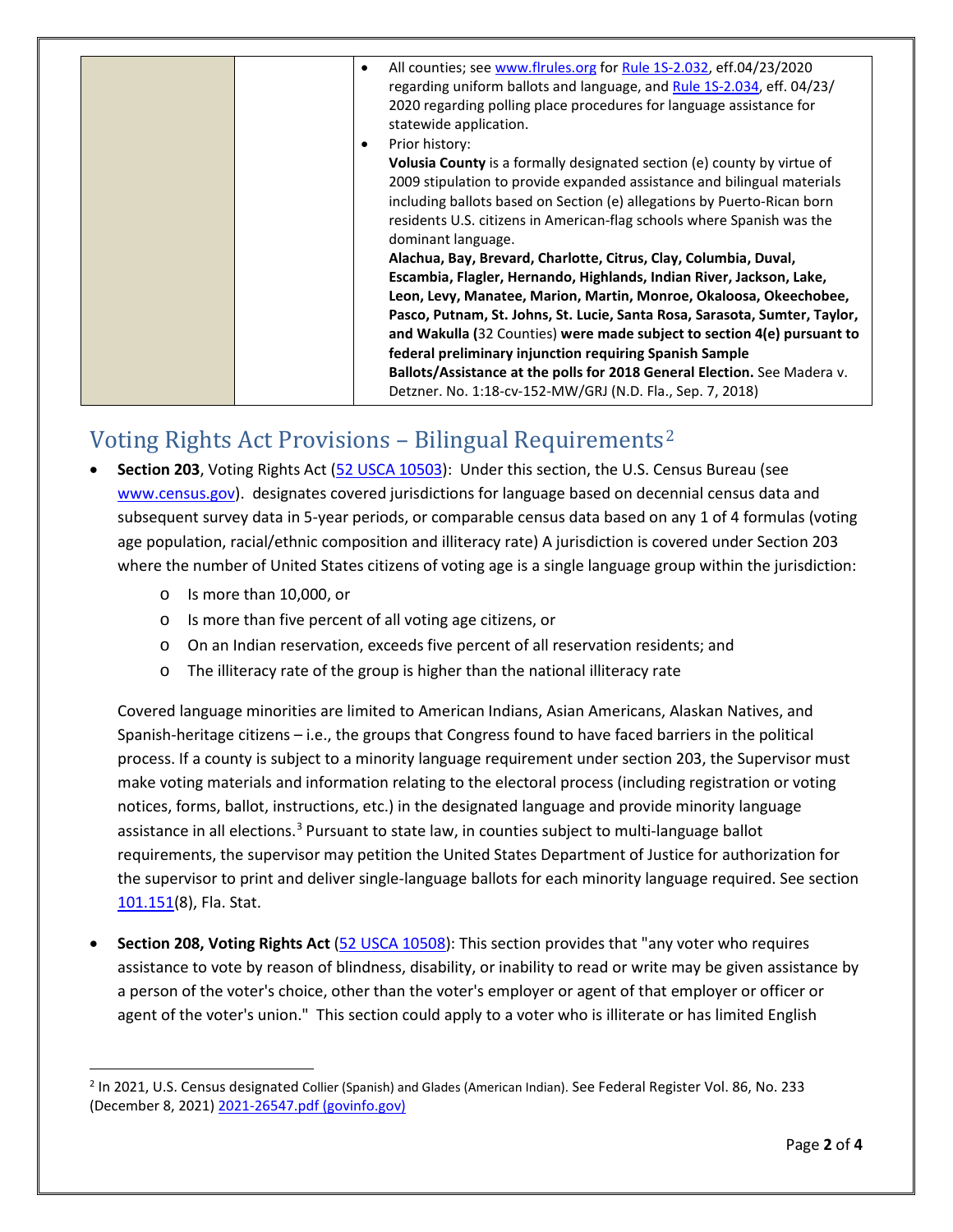proficiency in a vote-by-mail or polling place scenario. This section is codified in section[s 101.051,](http://www.leg.state.fl.us/statutes/index.cfm?mode=View%20Statutes&SubMenu=1&App_mode=Display_Statute&Search_String=101.051&URL=0100-0199/0101/Sections/0101.051.html) [101.655,](http://www.leg.state.fl.us/statutes/index.cfm?mode=View%20Statutes&SubMenu=1&App_mode=Display_Statute&Search_String=101.655&URL=0100-0199/0101/Sections/0101.655.html) and [101.661,](http://www.leg.state.fl.us/statutes/index.cfm?mode=View%20Statutes&SubMenu=1&App_mode=Display_Statute&Search_String=101.661&URL=0100-0199/0101/Sections/0101.661.html) Fla. Stat.)

• **Section 2, Voting Rights Act** [\(52 USCA 10301\)](http://uscode.house.gov/view.xhtml?hl=false&edition=prelim&req=granuleid%3AUSC-prelim-title52-section10301&num=0&saved=%7CKHRpdGxlOjUyIHNlY3Rpb246MTA1MDMgZWRpdGlvbjpwcmVsaW0p%7C%7C%7C0%7Cfalse%7Cprelim): This section prohibits voting and election-related practices and procedures that discriminate on the basis of race, color or membership in a language minority group.

**Section "(e)**"\*, Voting Rights Act [\(52 USCA 10303 \(e\)\)](https://www.justice.gov/crt/title-52-voting-and-elections-subtitle-1-voting-rights-chapter-103-enforcement-voting-rights) This section entitled "Completion of requisite grade level education in American-flag schools in which predominate classroom language was other than English" pertains to the right to vote of United States citizens educated through at least  $6<sup>th</sup>$  grade in American-flag schools in any state, territory, the District of Columbia, and Puerto Rico, in a language other than English because of such citizens' inability to read, write, understand, or interpret English. (\*Commonly referred to as 4(e)).

#### Voting Rights Act – Required and/or Recommended Best Practices

**Table 2**

To ensure compliance if required or anticipated, consider the following, including but not limited to:

- Review the U.S. Department of Justice's online guidance on practical steps to achieving compliance at: <https://www.justice.gov/crt/about-language-minority-voting-rights>and published guidelines <https://www.justice.gov/crt/about-language-minority-voting-rights#langguide> - [28 C.F.R. Part 55](https://www.ecfr.gov/current/title-28/chapter-I/part-55)
- Review rules for additional requirements in Florida including [Rule 1S-2.032,](https://www.flrules.org/gateway/RuleNo.asp?title=ELECTIONS&ID=1S-2.032) eff. 04/23/2020 regarding uniform ballots and language assistance, an[d Rule 1S-2.034,](https://www.flrules.org/gateway/RuleNo.asp?title=ELECTIONS&ID=1S-2.034) eff. 4/23/22020 regarding polling place procedures for language assistance.
- Conducting outreach to minority groups regarding appropriate timing, adequacy of materials/assistance and targeting to needs of communities.
- Budgeting for existing requirements or building in contingency for annual expenses associated with minority language materials and assistance.
- Recruiting/hiring/training bilingual election personnel and/or professional interpreter services (e.g., poll workers who can read, write or speak the minority language, and/or designate a language coordinator).
- Providing for professional translational services and effective availability/distribution of translated materials.
- Coordinating/partnering with other government agencies for translation phone services.
- Implementing early voting and Election Day practices (e.g., make translated materials –visible, accessible and available)
- Allowing limited-English proficient voter to bring someone to polls to assist with language translation
- Publicizing minority language assistance at, have poll workers wear bilingual identity badges, etc.
- Incorporating clauses in agreements/contracts/purchase orders for bilingual requirements for election services or products, if applicable.
- Making website materials/information available in the designated minority language.
- Preparing for future section 203 designation, i.e., monitoring county specific demographics shifts which may trigger future designation or other limited-English proficiency requirements for population- see e.g., [https://www.justice.gov/civil/language-access-plan;](https://www.justice.gov/civil/language-access-plan) <https://www.lep.gov/> (Limited English Proficiency);